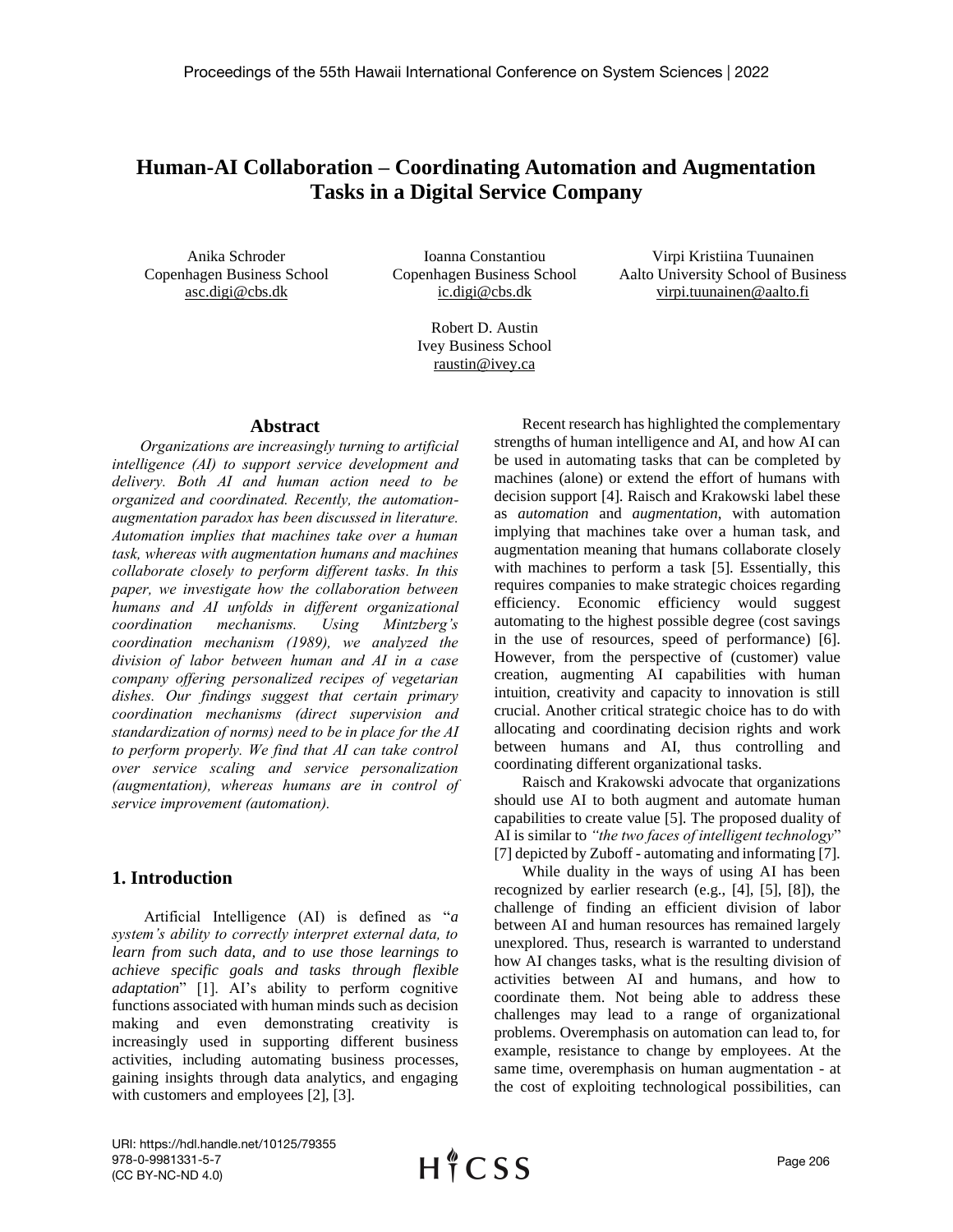lead to missed business opportunities. Hence, the aim of this study is to investigate the use of AI in its dual automation-augmentation capacity in different organizational tasks. More specifically, we ask: *How is the division of labor between humans and AI coordinated in different automation and augmentation tasks?* 

In this paper, we focus specifically on digital services, a business area that increasingly utilizes AI in almost all types of tasks and processes, ranging from new service development to delivery and customer service. Digital services use digital technology to analyze, combine, restructure, or otherwise process data into more useful forms for some targeted group of users. We chose an innovative digital service company as our empirical case. The company develops personalized meal recipes by using AI. The company can be classified as a Capability Builder: they leverage AI to provide information and share knowledge that builds competences of their users [9].

Building on prior research on coordination mechanisms [10], we categorize tasks where AI can be utilized and identify the coordination mechanisms facilitating these tasks.

In the next sections, we first introduce the theoretical background, followed by our methodological approach. Then, we present the findings from our case study of a digital service company. The paper finishes with a discussion and conclusion of the study.

# **2. Theoretical Background**

In the following section, we present the theoretical background for studying the division of labor between AI and humans. We build on literature about automation and augmentation as well as organizational coordination.

## **2.1. Automation and Augmentation**

Recent studies on AI in organizations focus on value creation [11] [3] or automation (e.g., [11], [12]). Different forms of embedding AI in organizations have been proposed, e.g., platforms of human-AI hybrids [2], new generation of information systems which learn and act autonomously [20], or meta-human systems [13].

Jarrahi highlights the central role of AI for both efficiency in organizational tasks and workers' empowerment and depicts symbiotic interactions where humans participate in the analysis and interpretation of AI outputs [14]. Grønsund & Aanestad underline the importance of humans in the loop for auditing and altering practices when working with AI [15]. Hence, human-AI configurations do not involve a binary choice

between using AI for augmentation or for automation of human work. Extant research lacks clarity about how organizations should embed AI in organizations (e.g.,  $[11]$ ,  $[2]$ ,  $[3]$ ,  $[16]$ ) and choose among a wide variety of human-AI configurations [17].

Organizational activities can be depicted as a combination of automation and augmentation tasks [5]. Other concepts have described organizational activities as task substitution (AI substitutes humans), task augmentation (AI and humans complement each other) and task assemblage (AI and humans are dynamically brought together to function as an integrated unit) [2]. In this paper, we focus on automation and augmentation tasks. Automation refers to AI taking over human tasks for more comprehensive, rational, and efficient processing of information, which promises to reduce production costs [5]. Augmentation refers to close collaboration between AI and humans to perform a task where the AI abilities complement the human unique capabilities of intuition and common-sense reasoning [18], [8].

To clarify the two types of tasks in an organization, we draw on the example of an AI-enabled creation of perfumes: To invent new perfumes, the manufacturer augmented its production process by integrating an AIbased algorithm. This algorithm, then, preselected promising scents after having been trained with consumer preference data over a two-year period. Next, an expert group sorted through this preselection and further refined the most promising ones. In this example, the first step of the production process (preselection) is automated, whereas the second step is augmented. These two steps of the production process were not separate, but jointly formed an iterative process of automatically preselected fragrances controlled by an expert group [5]. Raisch and Krakowsky advocate experimenting with combinations of automation and augmentation [5].

AI is commonly understood as applications of machine learning [19], even though many of the current automation and augmentation tasks are based on algorithms using traditional statistical modelling. In practice, a wide variety of AI solutions are used in organizational processes and are embedded to varying degrees [19] as part of automation and augmentation tasks. In this context, we view digital agency of AI as the capability of the algorithms to act autonomously, but on behalf of humans, organizations, and institutions [20]. In line with Ågerfalk, we adopt the view of digital agency that does not assume human-like consciousness but is accountable for the social impact of the performed activities [20].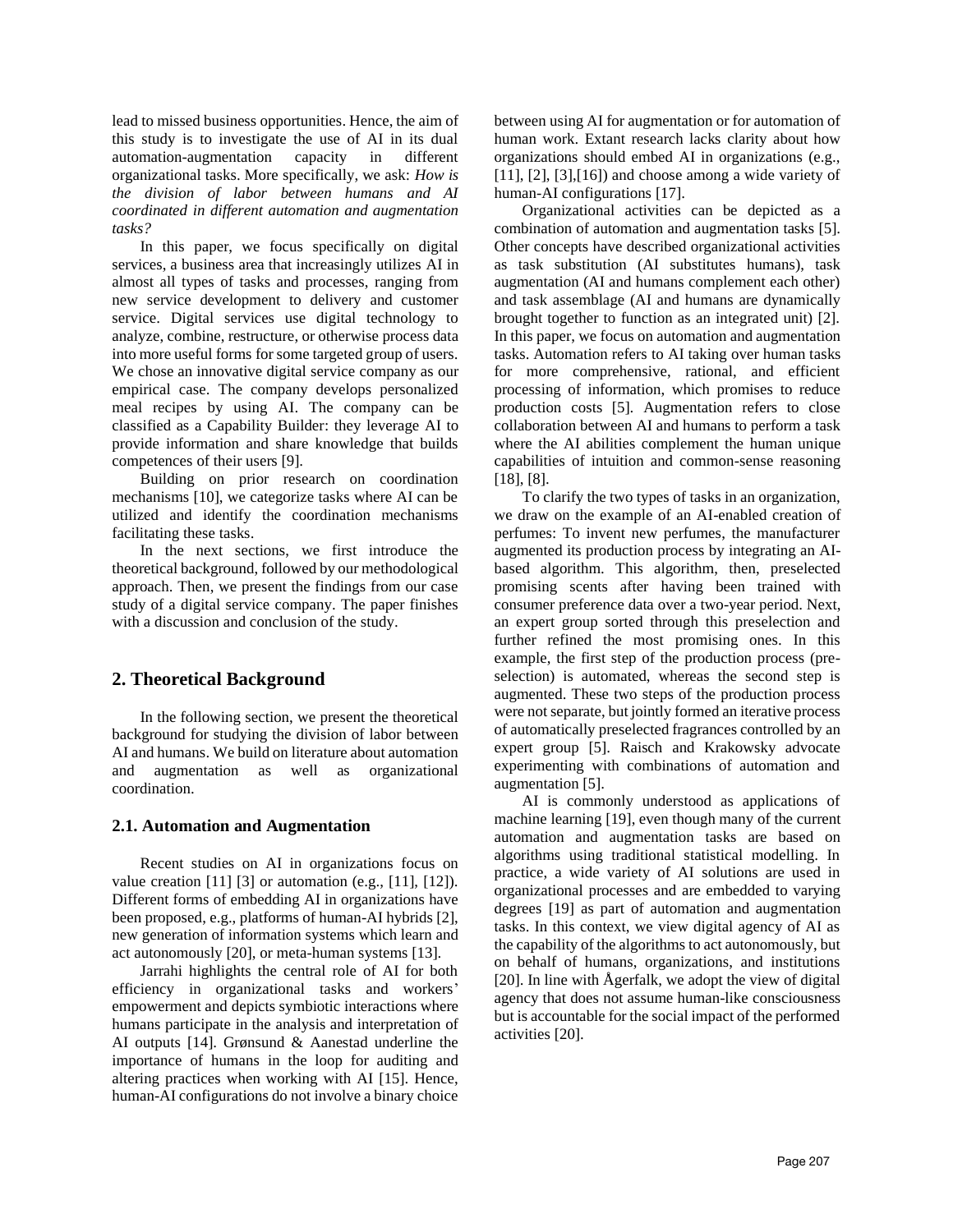#### **2.2. Organizational Coordination**

To generate appropriate outcomes, work needs to be organized. Assembling interdependent actions into sequences that generate outcomes means organizing [21]. The act of organizing can also be viewed as coordination [22]. Coordination can be defined as dividing goals into tasks, allocating resources to complete actions, migrating different actions into one whole, evaluating actions based on the goals. The purpose of coordination is to make organizations efficient. Coordination brings different complex activities together to formalize them and reduce undesired variation and control actions [23], [24], [10], [25].

Coordination involves a set of mechanism such as those proposed by March and Simon and Mintzberg [23], [10]. March and Simon identified three coordination activities: standardization, coordination through planning and coordination through feedback [22]. Building on the work of March and Simon, Mintzberg identified a set of six coordination mechanisms observed in organizations [23], [10]:

*1. Mutual adjustment:* Coordination is made possible by a process of informal communication between people conducting interdependent work.

2. *Direct supervision*: Coordination is achieved by one individual taking responsibility for the work of others and issuing orders or instructions to others whose work is interdependent.

3. *Standardization of work processes*: Coordination is made possible by specifying the work content in rules or routines to be followed. Coordination occurs before the activity is undertaken.

4. *Standardization of output*: Coordination is obtained by the communication and clarification of expected results of different work. The individual actions required to obtain a goal are not prescribed.

5. *Standardization of skills and knowledge*: Coordination is reached through specified and standardized training and education. People are trained to know what to expect of each other and coordinate in almost automatic fashion.

6. *Standardization of norms*: Norms are standardized, and socialization is used to establish common values and beliefs so people may work toward common expectations.

We acknowledge that Mintzberg's coordination mechanisms focus on a formal division of labor, stable organizational structures and roles, and planned coordination. As our aim is to provide an in-depth understanding of how the division of labor between humans and AI is coordinated in organizational settings, a formal division with planned coordination works well for our case. We use Mintzberg's set of coordination

mechanisms as an analytical tool to depict the division of labor between humans and AI in specific tasks in our case company.

# **3. Methodology**

With this research, we investigate how humans and AI coordinate when conducting different tasks within organizations. We chose a case study approach to investigate a current phenomenon within its real-life context. This paper will study the occurrence of an underexplored phenomenon rather than highlighting an exemplary case [26], [27].

The following section describes the case study design and data collection.

## **3.1. The Case Company and its Digital Service**

Plant Jammer, founded in 2016 in Denmark, offers digital services providing personalized recipes of vegetarian dishes based on artificial intelligence technology that suggests the best food pairs and substitutes for users' ingredients. At the time when the interviews and observations were conducted, Plant Jammer had 11 employees; today Plant Jammer counts 21 team members. The digital service allows users to satisfy their personal dietary needs based on food ingredients they already have at home or would like to explore with. Thereby, it also helps users to reduce food waste. Furthermore, the service includes various personalization possibilities, which are further expanded through health goals and dietary (restriction) options. The digital service covers a mobile application for end consumers as well as APIs for websites of retailers, for example. The mobile application 'Plant Jammer' operates in more than 12 countries across the globe, onboarding 5.000 users a day. In March 2020, more than 50.000 households cooked with the mobile application monthly. On retailers' or food brand websites like Aldi, Rimi, Wasa, the API is integrated with a simple code: each time a website user interacts with a selected product, a call is made to Plant Jammer's API to generate a customized recipe.

The digital service is based on a neural network that has been trained with 3 million recipes in order to build an "internet of food", as it is referred to by the company. The users can select ingredients of their choice using the Plant Jammer interface. Based on this, the user can choose a recipe theme, that is a type of dish that they would like to create such as curry, casserole, pasta, etc. As the user selects ingredients, they see the AI algorithm in action. It re-orders the ingredients in real time and suggests new ones based on best matches. Thus, the suggested ingredients are ranked based on a scale of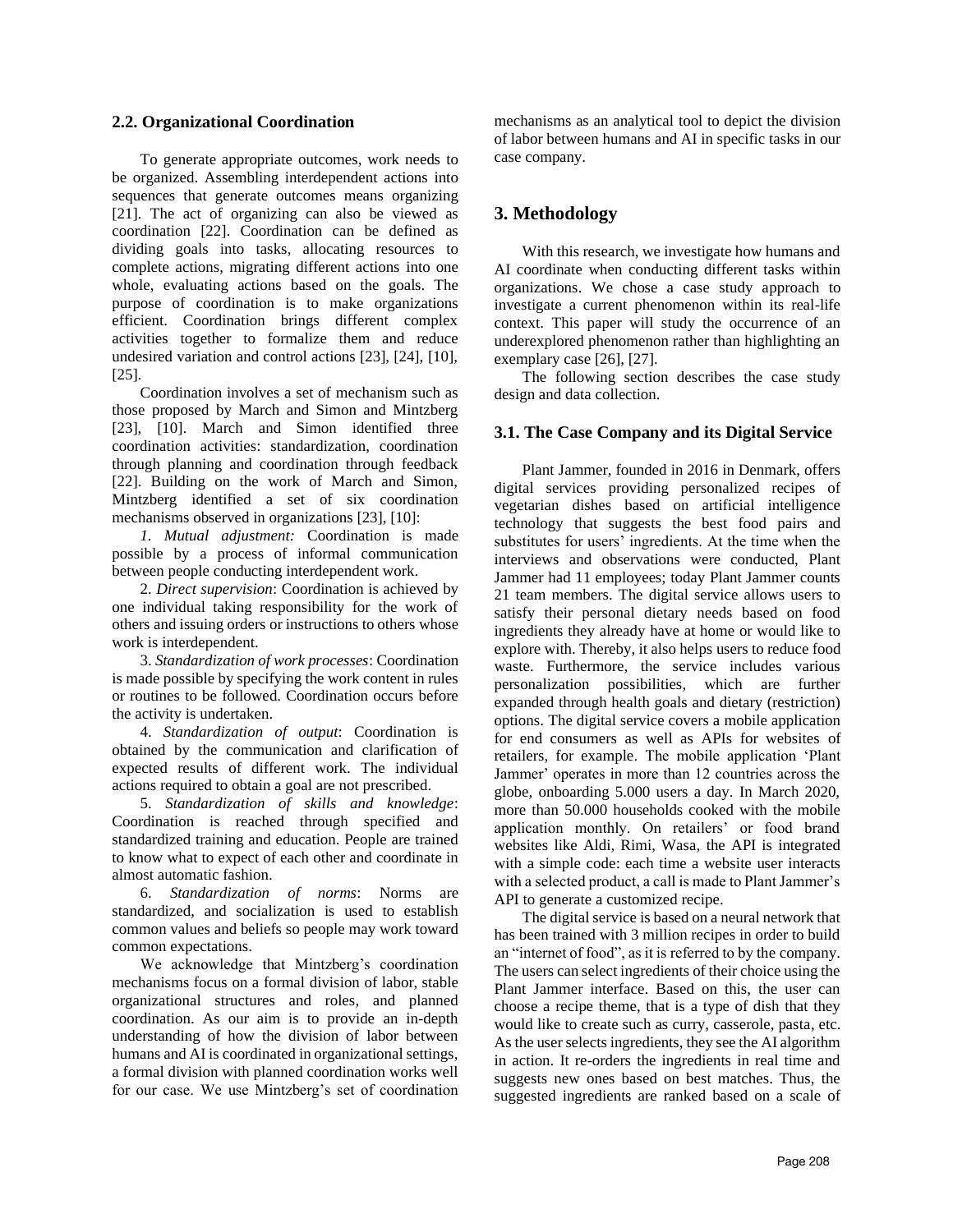'great' to 'okay' matching with the previously selected ingredients. Each recipe consists of a set of ingredients that go well together. The result is a "landscape of flavor". Aroma profiles for hundreds of ingredients have been mapped and complemented with recipe data. The result is a database containing a "flavor map" of ingredients. For example, with six different ingredients selected by the user, the database can provide recipes for about 1.7 billion different dishes. To further improve the digital service, Plant Jammer leveraged the human intelligence of professional chefs. Together, they developed the so-called "Gastro Wheel", which consists of the core components of taste (i.e., sweet, bitter, sour, etc.) and represents the core frame of the AI. A frame is a rigid structure in which the AI can operate. Plant Jammer combines structural learning (i.e., Gastro Wheel, recipe themes, etc.) with machine learning (i.e., neural network training the algorithm with recipes) and manual tagging of the data (i.e., ingredients). Structural learning refers to the learned set of rules (coded by a human) that an algorithm relies on. The algorithm builds on all the data and information to propose an ingredient from each component of the Gastro Wheel.

#### **3.2. Data Collection and Analysis**

We used a combination of different data collection methods over a period of 12 months. For data triangulation purposes [28], we conducted semistructured interviews, observations, collected newspaper articles, press releases, blog posts, social media posts, podcasts and videos.

We conducted interviews with 5 out of 11 employees of Plant Jammer totalling to 148 pages of transcription.

We conducted 3 formal interviews with the founding members (i.e., top management team) and several informal interviews as follow-ups over time. We also conducted 2 formal interviews with Plant Jammer's employees (in marketing and software development). Additionally, we conducted 3 formal interviews with external partners (e.g., ugly vegetable distributor, MLpowered food waste software, retailer).

All interviews lasted between 60 to 90 minutes. Our semi-structured interviews followed an interview guide with questions in five distinct categories: Business Model, Market Environment, Platform Dynamics, Data and Technology and Impact. Due to the size of the company, we reached theoretical saturation relatively quickly (interviewing 5 out of 11 members of Plant Jammer and using detailed updates from the CEO on LinkedIn, substack, etc.). The interviews with different stakeholders allowed us to gather a variety of perceptions on the subject matter. We purposefully

interviewed employees from different business units that directly interact with AI as well as those managers closely involved and thus knowledgeable about the subject matter. We also interviewed technical experts (e.g., CTO) to gain a deep understanding of the AI technology used by the case company. To ensure consistency of our findings over time, we met with the interviewees over a period of time. When an interviewee would refer to a specific issue such as aroma profiling, we would ask another interviewee to elaborate it further or tried to find secondary sources about that specific matter.

We also conducted observations of Plant Jammer's work environment through a two-hour workshop session and whenever we visited them for interviews or for example at a fair booth - totalling 10 pages of written observations.

Furthermore, we studied publicly available material about the company and its service. Particularly, we closely followed the weekly video newsletter of Plant Jammer's CEO, where he shared the company's new developments, achievements, and failures. We compiled the publicly available resources in an Excel list containing 63 sources sorted by date, type of material (newsletter article, podcast, video, etc.), author, headline, key words, summarized content, additional notes and source. The sources date from May 2016 until today. These documents provided valuable ancillary information on Plant Jammer's AI technology and strategy.

To get a detailed understanding of the empirical setting and to identify the coordination mechanisms in place, we carefully read all the interview transcripts and notes of the informal interviews and observations. We also took a deep dive into our secondary sources, which meant rewatching specific videos or relistening to podcasts that we labelled as important.

In this study, we focus on Plant Jammer's employees and their interaction with AI. Thus, we analyzed the corpus of data in a systematic and iterative manner following the guidelines of data-driven thematic analysis [29], to identify the tasks with interaction between Plant Jammer's employees and its AI technology. Our data went through several rounds of coding. Firstly, we developed an overview of the automation and augmentation processes within the company. This overview facilitated our understanding of how the automation and augmentation are intertwined. Secondly, we read all documents to identify themes/topics across the different sources. Based on this, each researcher independently developed themes that were organized into first-order codes that supported a certain theme throughout various data sources. Examples of first-order codes were organizational development, work relationships, task coordination,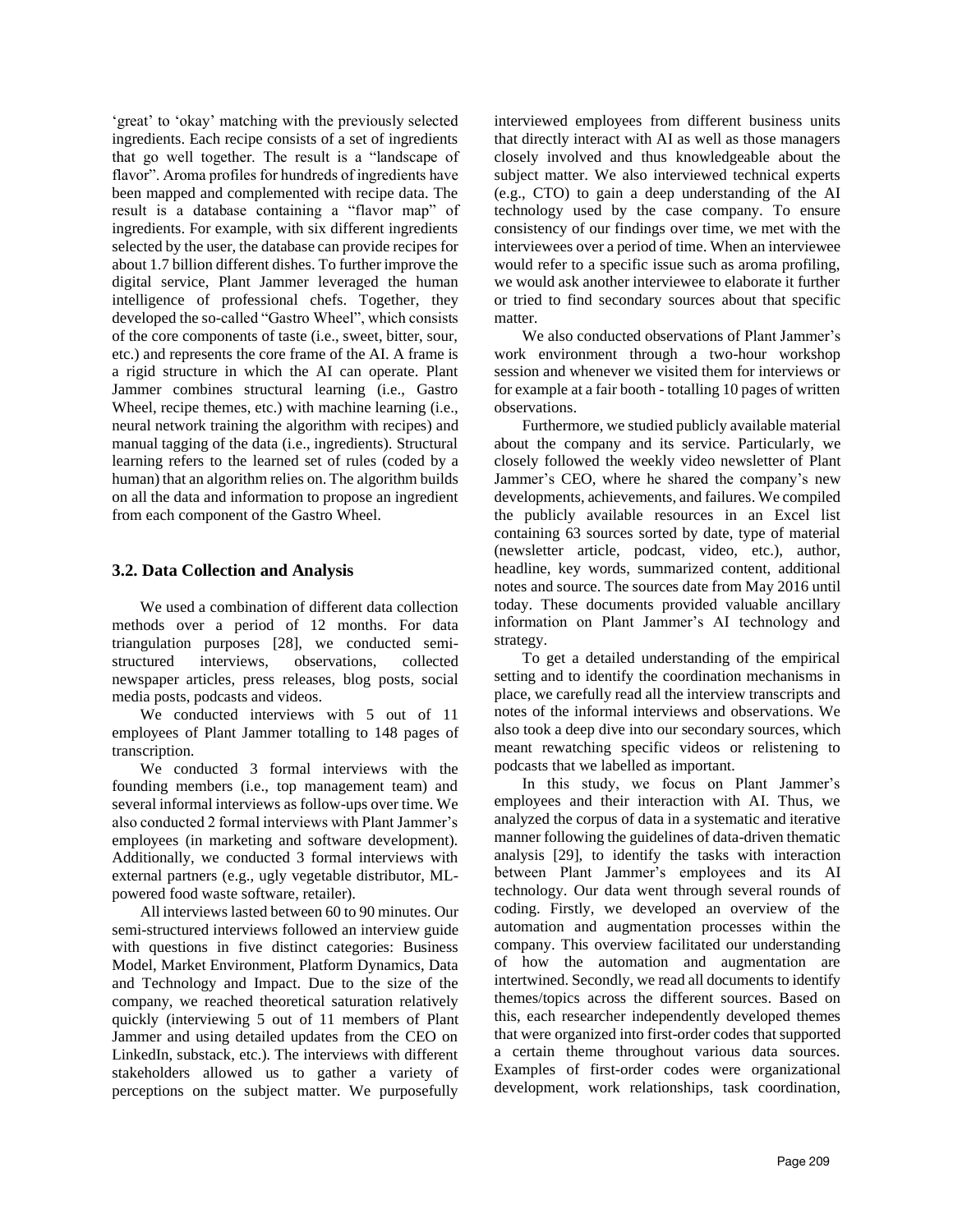manual labor, automation. Second-order themes were then developed to deepen the understanding. For example, the second-order themes within the code 'task coordination' included AI supervision, setting frames, human intervention were collaboratively developed. The first-order and second-order codes were organized with the software NVivo.

## **4. Findings**

We now present the recipe creation process where AI and human closely collaborate. First, we identified the main tasks and categorized them either as automation or augmentation. Second, we analyzed the interaction of human and AI in each recipe creation task with the help of Mintzberg's six coordination mechanism [10]. Third, we found the primary coordination mechanism connected to the tasks. Forth, we depicted how the automated or augmented tasks impact the services of the company.

#### **4.1. Recipe Creation Tasks**

From our empirical data, we identified tasks with interaction between Plant Jammer's employees and their AI technology. We analyzed the process of recipe creation from start (recipe development) to finish (recipe generation). We found five main tasks: recipe development, choosing ingredients, ingredient matching, taste framing and recipe generation. Two of these could be categorized as an augmentation or automation task, while three included both.

(**1) Recipe development**: When creating a new recipe for the application, the food scientist first brainstorms recipes based on inspiration from the AI and internet searches. Then, he creates a recipe theme like a rice dish, pasta dish, etc. (*augmentation*).

(**2) Choosing ingredients:** Second, the AI lists 1800 ingredients that were generated based on training data of 3 million recipes from the internet (*automation*). Then, the food scientist pre-selects the most common ingredients based on the dish theme to guide the AI so it can understand what dish themes and flavor combination are wanted (*augmentation*).

(**3) Matching ingredients:** Based on the preselected ingredients, the AI proposes matching ingredients. By default, meat and fish ingredients are always substituted by plant-based proteins (*automation*).

**(4) Taste framing:** A well-balanced dish should include most, if not all, different tastes (sweet, sour, umami, fatty, spicy). The "Gastro Wheel" for the taste framing of the ingredients was established by several professional chefs and Plant Jammer employees

including the food scientist. (see Figure 1). All ingredients were 'taste' tagged previously by the food scientists (*augmentation*). Within the application, the AI recommends ingredients for each taste category and ranks them based on the best matching compatibility (*automation*).

**(5) Recipe generation:** At the end of the process, the outcome is a full recipe with volumes, a set of methods and recipe steps. For each set of methods, the food scientists tagged each ingredient with possible preparation methods (cooked, grilled, boiled, etc.) (*augmentation*). Similarly, for each recipe step, the food scientist wrote recipe instructions for all kinds of scenarios (20+ steps). However, the AI only shows about seven that are needed (*automation*). The end result is a newly generated recipe based on the preferences and inputs of the user. Additionally, if, for example, volumes are wrongly depicted, the data scientists would fix these errors in the algorithm so that they don't occur on future recipes (*augmentation*).

#### **Figure 1: Taste framing: Gastro Wheel**

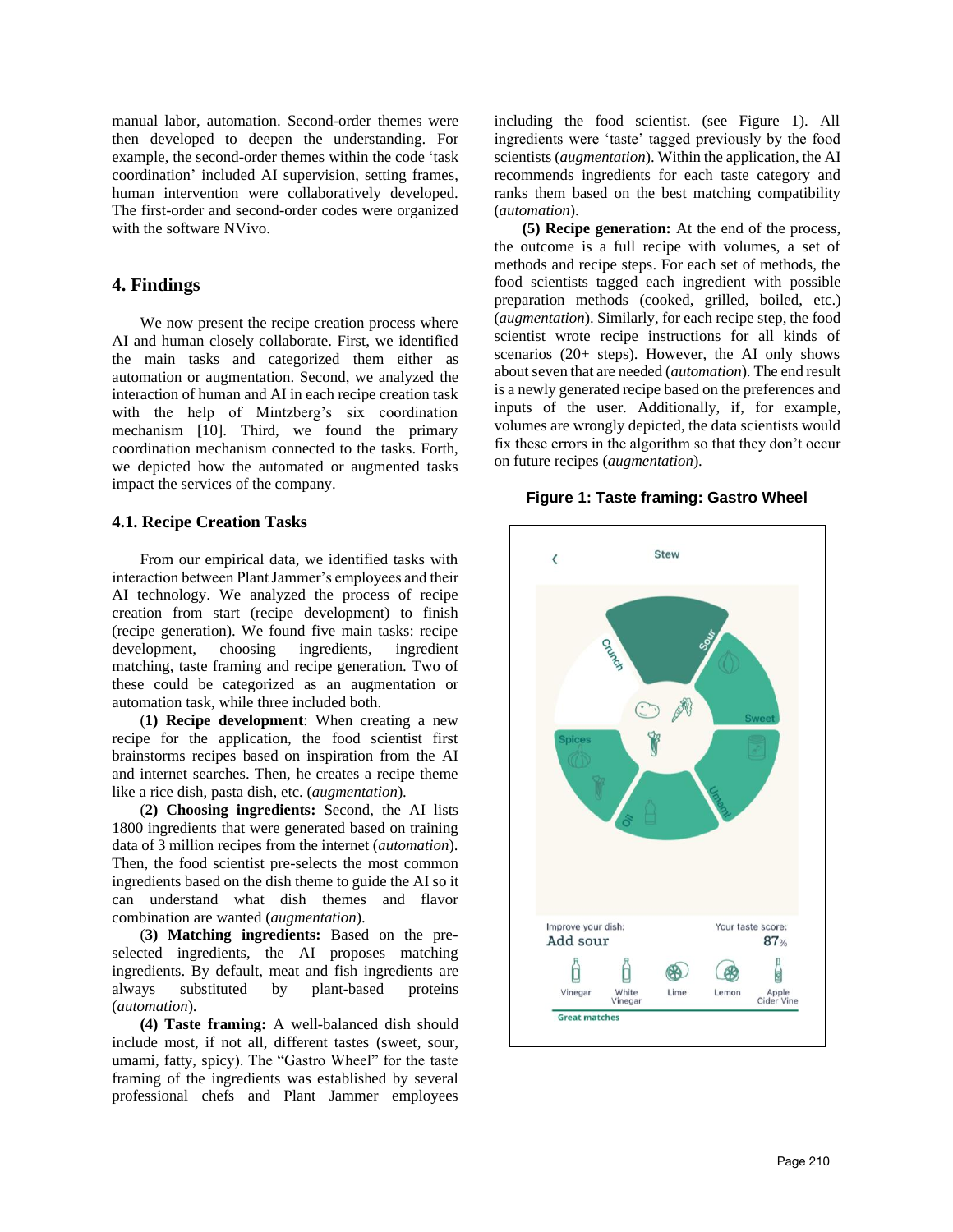#### **4.2. Interaction Human and AI**

Based on these identified tasks, we categorized the interaction between Plant Jammer's employees and their AI technology into Mintzberg's six coordination mechanisms (see Table 1).

**Mutual Adjustment:** The coordination mechanism of mutual adjustment is not observable, as the current AI technology is not capable of achieving consciousness. Thus, there is no informal communication between humans and the AI in Plant Jammer.

**Direct supervision:** In Plant Jammer, the AI is primarily supervised by a food expert or a software developer. In particular, creative processes require more guidance and oversight. For example, recipe development is controlled by the food scientist together with the software developers. They guide the AI with a pre-designed frame (i.e., the recipe themes) and by preselecting ingredients. The food scientist explains how he instructs the AI through direct supervision until it captures the pattern of the recipe theme: "I *tried to guide it as much as I can with human knowledge (…) So as soon as you pick balsamic vinegar, olive oil and red onion, maybe it calculates, (…) what would it recommend and then I see, okay, does it work pretty well or do I have to guide it a bit more".*

|                                          | Control by<br>Human   | Control by<br>Al        |
|------------------------------------------|-----------------------|-------------------------|
| Mutual adjustment                        |                       | Not<br>observable       |
| Direct supervision                       | Recipe<br>development |                         |
| Standardization of<br>work processes     |                       | Taste<br>framing        |
| Standardization of<br>output             | Taste<br>framing      |                         |
| Standardization of<br>skills & knowledge | Recipe<br>development | Matching<br>ingredients |
| Standardization of<br>norms              | Recipe<br>development |                         |

**Table 1: Coordination mechanisms used in Plant Jammer**

**Standardization of work processes:** We found the coordination mechanism standardization of work processes when the AI recommends ingredients. The AI generates a modular recipe for the user (based on previously set frames and filters). After the user chooses certain filters (including ingredients, nutrition and diet), the AI produces a recipe with a list of ingredients and recipe instructions in a standardized way based on predefined inputs (i.e., volumes, set of methods and recipe steps). The CEO of Plant Jammer describes the personalization as the following: "*There's different degree of personalization involved in this. So one simple degree of personalization is modularity so you are choosing yourself the ingredients that you take and from that there's personalization by default. Then there is also a layer of personalization that's the health part: (...) So there is personalization on the nutritional aspect. Then there is personalization based on the diet aspect, (...). So in that way you're sort of building your own Plant Jammer as you're using these parts of the app"*

**Standardization of output**: In our analysis, we could identify standardization of output when the AI communicates an error, as a human developer is needed to fix the problem and obtain an outcome in line with human heuristics with what would "taste good". The overall aim of this task in Plant Jammer is to fix errors of the algorithm that may lead to a problematic or poorly formed recipe. Such tasks involve, for instance, adjusting volumes of ingredients, adding flavor tags and deciding on heating methods. As the CTO/data scientist explained:*"We need to be able to fix stuff. I have control over it. (…) so we can just go through it and fix it, but not with the neural network."*

**Standardization of skills and knowledge:**  The coordination mechanism standardization of skills and knowledge can be found in tasks like recipe development, which is done by humans and ingredient matching, which is controlled by AI.

In Plant Jammer, this involves, for instance, creating new recipe themes from different ethnic cuisines. This task is initiated by a human, typically a food expert or a food scientist who gets inspiration from user suggestions, other online sources, or her own interests. The food expert and the AI 'brainstorm' potential recipe combinations to enhance the recipe theme. In this way, they explore new recipe themes together and the AI can be seen as a facilitator of new ideas. The food expert and the AI both have expertise and specific skills for the task they are performing. AI uses the database of ingredients and the knowledge about best matching ingredients it has been trained to identify, and the food scientist has the experience-based knowledge about taste and sensory appeal. The food scientist stated: "*So then I have to Google an idea I have in my head or a name and see like 20 varieties of that same recipe to know which kind of ingredients I could match with that because I don't want for example, (...) creating brand new recipes from scratch."*

To match ingredients, the AI was trained through a training data set and the previously defined frames.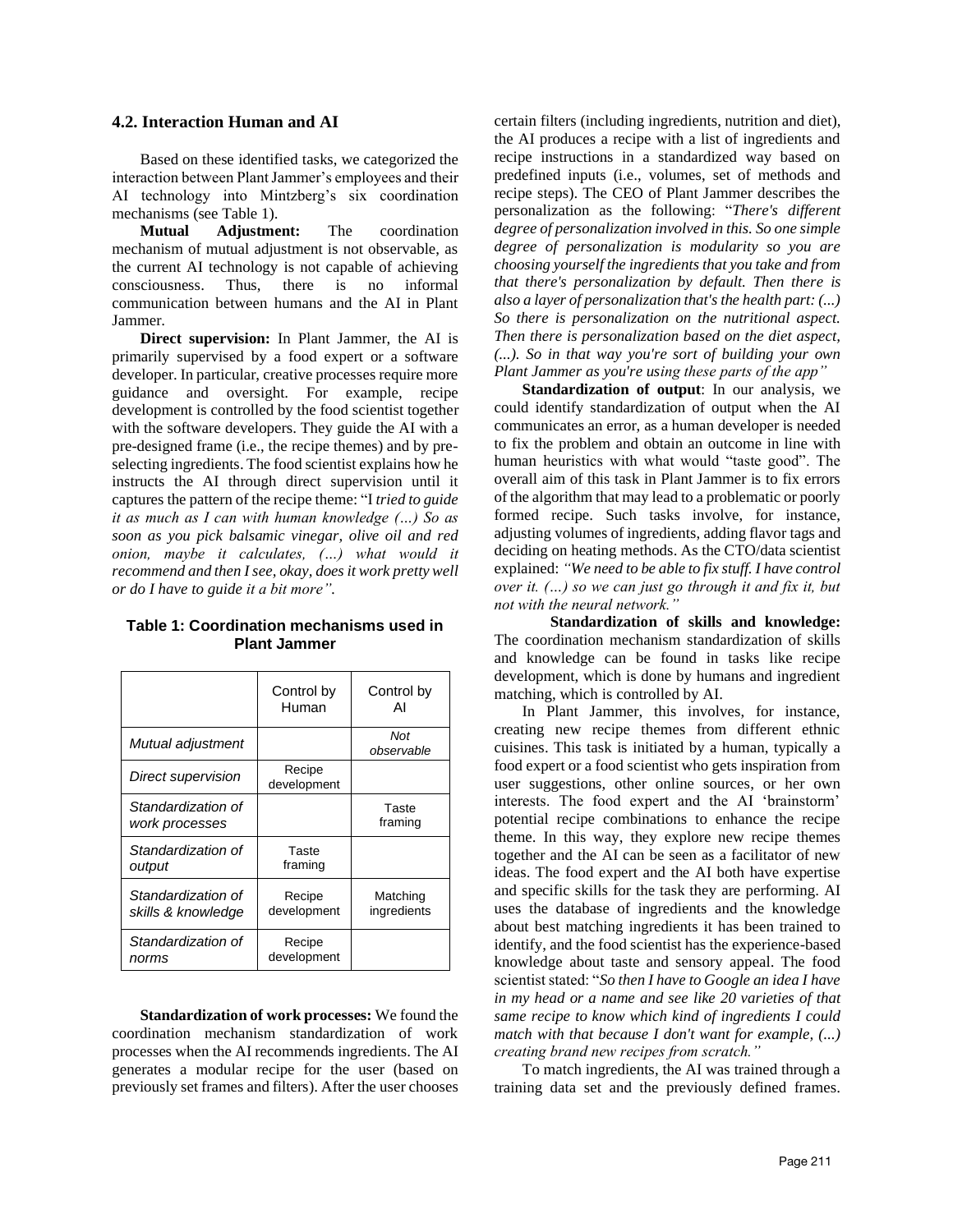Based on this, the AI has the skill to match ingredients. From a set of inputs (i.e., recipe theme frame, the preselected ingredients, and user input and the gastro wheel structure) the AI automatically generates a list of matching ingredients. The AI has the freedom in a certain option space to suggest matching ingredients, based on previously defined frames. As the food scientist explains: "*AI is being used now is in the figuring out which ingredients go well together. So that's where it's excelling at. So right now if you pick an eggplant, then the AI does the work to know these five ingredients are best matched".*

**Standardization of norm**: We observe a set of norms present in all tasks because the company's values and employees' beliefs are deeply ingrained in the AI. For example, the ideal of sustainability is built into the AI through the set frames. The CTO/data scientist explains how meat is included in the database, even though the recipes presented to the users are always vegetarian: "*when I trained the neural network, meat was there because otherwise it wouldn't know (…) there's a component to this that's missing, and it might be substituted by something else. So, there's still meat in it, but we don't ask for it. (…) So it knows there's something missing, but it's basically trying to make a vegetarian dish every time, but it's a bad way to do a vegetarian dish by just skipping the meat. You have to substitute the smokiness, the fattiness, the umami, especially the umami".*

## **4.3. Primary Coordination Mechanism between human and AI**

When analyzing our empirical data, we built on Mintzberg's well-known set of coordination mechanisms to compare different tasks within an organization utilizing different forms of coordination between humans and AI [10]. We observed two primary coordination mechanism that are prominent throughout all five analyzed main tasks (including subtasks) in the recipe creation process: *Direct supervision* and *standardization of norms*.

Since AI is not capable of operating solely autonomously yet, there is always some degree of human supervision involved. At least in the beginning, all AI tasks need some level of augmentation, for example, in the form of training the algorithm or correcting mistakes, before they can be automated. Hence, all tasks are coordinated to some extent by *direct supervision* of a human over AI.

We observe a set of norms present in all the analyzed (recipe creation) tasks because the company's values and employees' beliefs are deeply ingrained in them. For instance, one is the ideal of sustainability

within Plant Jammer: when the AI looks for matching ingredients, set frames suppress meat output. Thus, the *standardization of norms* is prominent within all tasks of an organization, as companies' values and employees' beliefs are ingrained in the AI.

## **4.4. The Conceptual Framework**

Based on Mintzberg's coordination mechanisms we identified task categories. These categories would act as exemplars for organizations aiming at finding coordination mechanisms in specific automation and augmentation tasks. We organize the representative task categories with the help of two dimensions that are wellestablished in the literature: cost efficiencydifferentiation [30] and control allocation [18], [6], [31] both of which have been driving earlier discussions on automation and augmentation. Organizational tasks can be aimed at both cost efficiency and differentiation of products or services [32], [19].

Accordingly, our first dimension is categorized into cost efficiency and differentiation, including the categorization of tasks that support efficiency in terms of time, cost, speed of delivery, use of resources, opportunity costs and tasks that support differentiation [30]. The second dimension of *control* refers to the delegation of decision rights in a specific task [18], [3] and has been recently used in studies on automation and augmentation tasks as well as being part of the organizational coordination literature. Control has also been the focus of Zuboff's recent work highlighting the challenges of allocating decision rights to AI [33]. The dimension is categorized into control by human and control by AI. The dimension of control allows us to categorize tasks based on the level of autonomy of AI in performing them and in making decisions about subtasks.

Using the two dimensions of control and differentiation and building on our empirical observations from Plant Jammer by analyzing their organizational tasks based on Mintzberg's coordination mechanisms, we propose a framework of four automation and augmentation tasks categories: service improvement, service scaling, service development, and service personalization (see Table 2).

**Service Improvement:** The first task category of service improvement focuses on efficiency and involves human control. The main coordination mechanism is standardization of output. The aim of this task is to e.g., to fix errors within the algorithm that may lead a badly perceived service experience. For instance, tasks in Plant Jammer might involve adjusting volumes or ingredients so that the expected outcome for the user will be similar as to that of a normal cookbook recipe.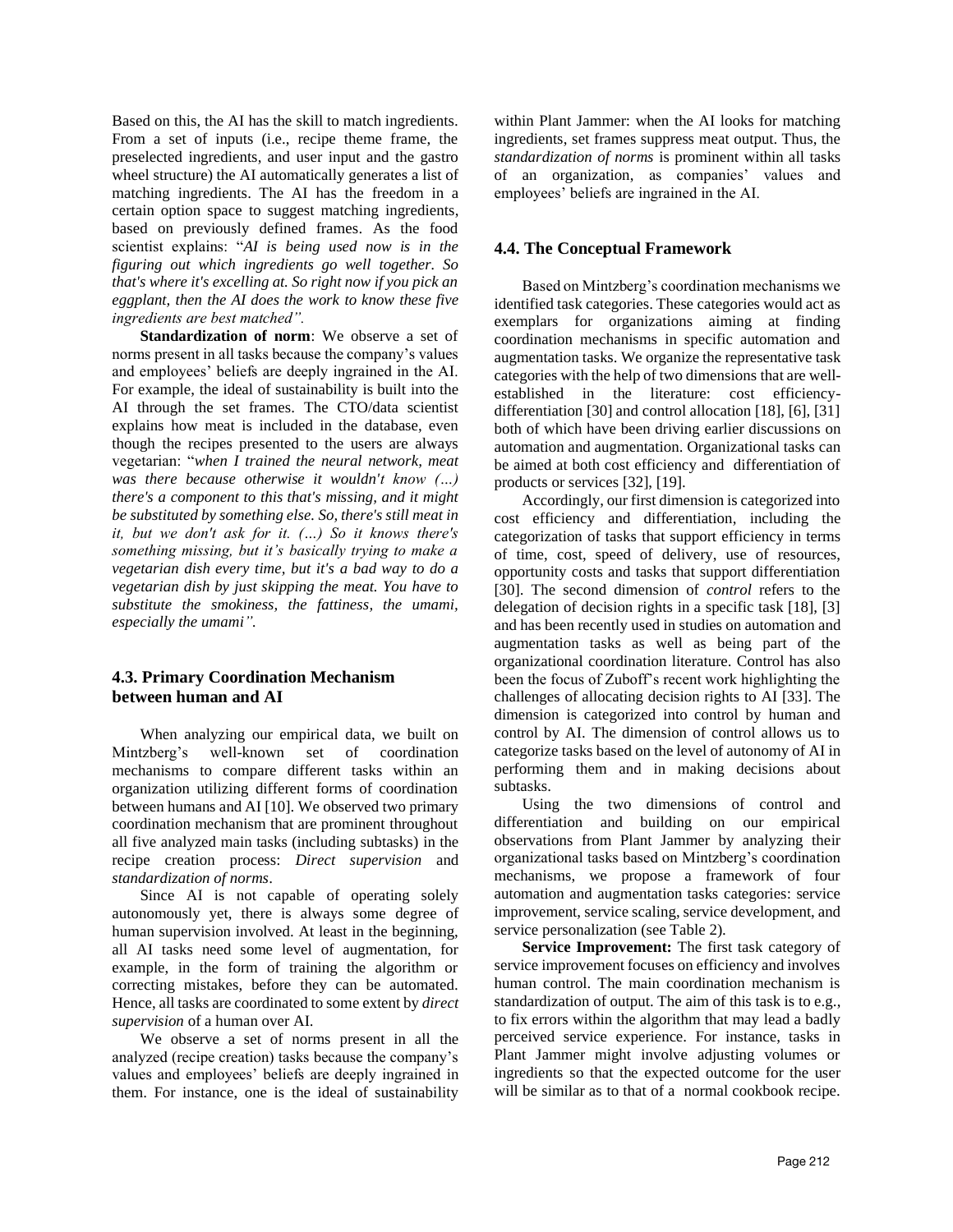This task category demonstrates that augmentation (human intervention) is needed when automation fails to produce an acceptable outcome. The AI will communicate an error and then a human will take control and fix the error.

|                      | Control by human                     | Control by Al                            |
|----------------------|--------------------------------------|------------------------------------------|
|                      | <b>Service</b><br><b>Improvement</b> | <b>Service</b><br><b>Scaling</b>         |
| Cost<br>Efficiency   | e.g., fixing<br>errors               | e.g., matching<br>ingredients            |
|                      | Standardization of<br>Output         | Standardization of<br>Skills & Knowledge |
|                      |                                      |                                          |
|                      | <b>Service</b><br><b>Development</b> | <b>Service</b><br><b>Personalization</b> |
| Differen-<br>tiation | e.g., recipe<br>development          | e.g., recommending<br>ingredients        |

**Table 2: Control-Cost-Differentiation framework**

**Service Development:** The second task category, service development, focuses on differentiation and involves human control. This task is coordinated by a standardization of skills and knowledge. In this task, a human takes responsibility and closely works with the AI to develop new services. The human interacting with the AI knows what to expect and relies on its skills and capabilities. In order to perform the task, the skills and knowledge of both AI and human are needed. In this task category, augmentation is more prominent, and a human collaborates closely with AI to perform the subtasks. For instance, Plant Jammer's AI is educated through frames (e.g., recipes themes), manual tagging and pre-selection of ingredients, thus the food scientist knows what to expect from the AI. The AI's trained capabilities, for example, to find the best matching ingredients allows the food scientist to create more variety faster. The AI has the ability to match with all the available ingredients which makes the recipe themes more diverse.

**Service Scaling:** The third task category service scaling focuses on efficiency and involves AI control. The main coordination mechanism is standardization of skills and knowledge. In that task, the AI operates without human intervention to increase the quantity of the service and thus scale the service. The AI is trained through a training data set and previously defined frames and has the freedom in a certain option space to suggest things. For example, in Plant Jammer, the AI can suggest matching ingredients and thus create dynamic recipes that result in infinite recipes for pasta, for instance. Thus, the number of recipes can be scaled to more than 1.7 billion variations. This task category only involves automation and is ran entirely (after the first set up) by technology, without human involvement.

**Service Personalization:** The fourth task category, service personalization, focuses on differentiation and involves AI control. The main coordination mechanism in this task is standardization of work processes. In this task, the AI runs entirely without human interaction to increase the depth of the service and thus, is able to recommend, personalize and customize the service. For example, Plant Jammer's system developers predefined work steps (i.e., recipe theme frame, gastro wheel structure, volumes, set of methods and recipe steps) to govern the work of AI. The work steps are specified in rules based on coding and manual tagging, which have taken place beforehand. As soon as the recipe generation takes place there is no further human involvement, the AI acts based on the previously standardized set of rules, like keeping the user's diet in mind. Thus, this task category mainly involves automation and is ran entirely (after the first set up) by technology without human involvement.

## **6. Discussion**

Our case study systematically analyzed how the new division of labor between human and machine is organized. Until now, concepts like automation and augmentation have been analyzed mainly conceptually [5]. In this paper, we intended to go a step deeper into understanding how human and AI interact within certain work tasks. We used Mintzberg's organizational coordination mechanisms to thoroughly understand the organizational tasks and the potential impact of this interaction on the company's competitive advantage [10] [30].

We found that throughout different tasks within the organization, the AI and humans collaborate closely together. We found two primary coordination mechanisms that need to be in place for an efficient collaboration between human and AI: direct supervision and standardization of norms. We found that depending on whether a task is automated or augmented, there are different ways how the service impacts the companies' competitive advantage. We discovered that the human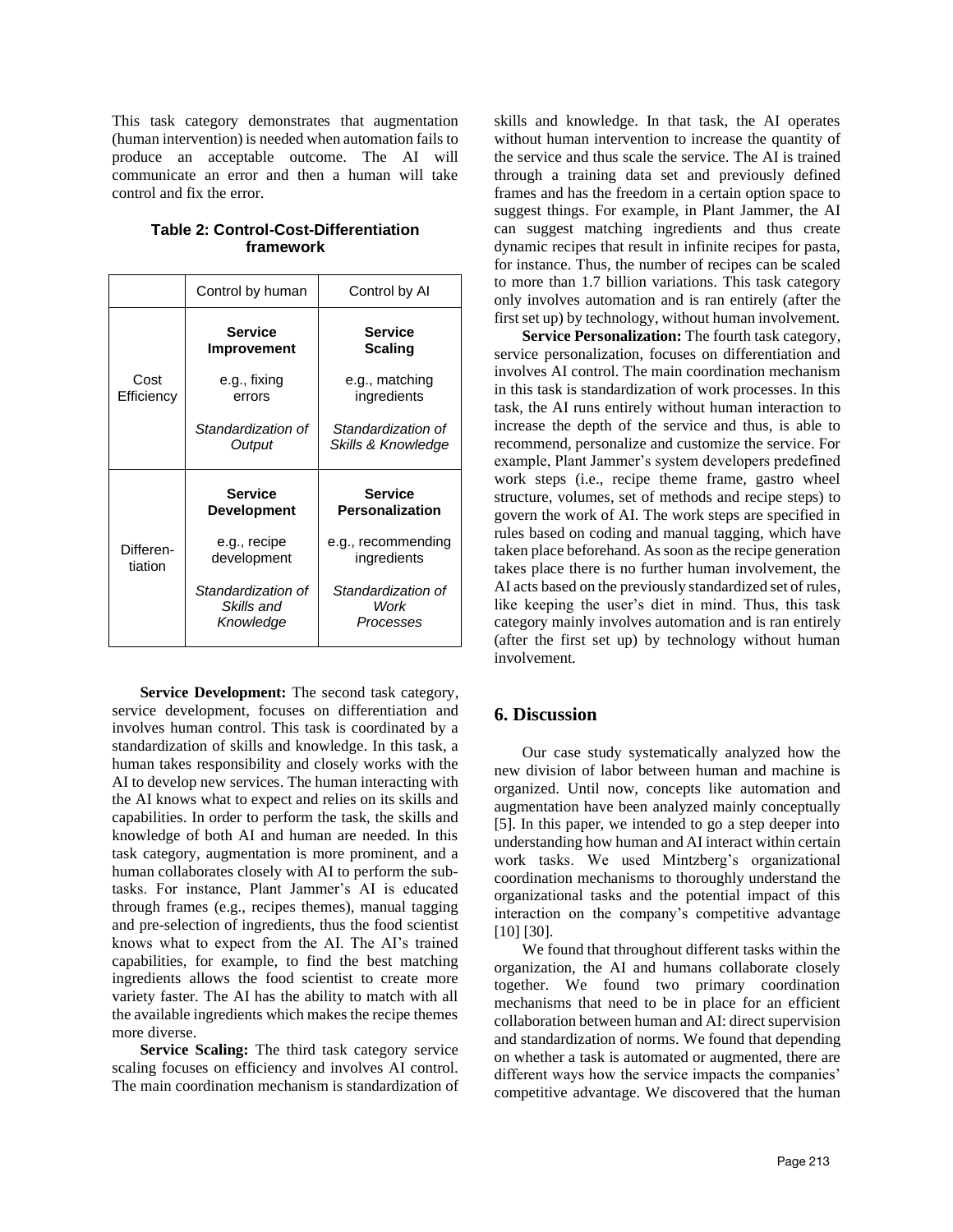is in control of service improvement and development, and the AI controls service scaling and personalization. Interestingly, in our case study, AI is not only used for efficiency, but instead for differentiation. For example, the AI provides more personalized recipe options than a human could provide. Thus, AI is not just used to replicate mundane tasks, instead it is actively involved in creative tasks like creating new recipes through e.g., recommending ingredients.

This research contributes both to theory and practice. First, we contribute to current AI literature that depicts organizational tasks regarding automation and augmentation. While the current understanding provides a very promising perspective, it remains at an abstract level. We contribute to the current discourse about how organizations should embed AI in organizations (e.g., [11], [2], [5], [16] by shedding light on the concrete mechanisms that facilitate coordination between humans and AI. Specifically, we provide a conceptual framework underpinned by an empirical case study that allows for the classification of different automation and augmentation tasks. We expect that the conceptual framework will foster research on the role of AI in organizational tasks. From a practical point of view, our framework will support practitioners who are responsible for implementing AI in their organizations and need to find the appropriate coordination mechanisms for specific automation and augmentation tasks.

Our framework provides useful insights about AI implementation in organizations, by viewing tasks from the AI-human configuration perspective as well as their strategic purpose. The proposed framework could be applied in different organizations implementing AI and support the decisions on how to reconfigure tasks between human and AI. There are still many questions to be answered about the implementation of AI in organizations. What is the right division of labor between human and artificial intelligence? What configuration brings the most cost/time savings and the highest revenue? Our conceptual framework can contribute to the investigation of these questions by allowing managers to systematically organize the new tasks in the two dimensions of cost efficiencydifferentiation and control allocation.

Second, since Mintzberg's work does not account for other actors than humans, we contribute to organizational coordination literature by adapting the set of mechanisms proposed by Mintzberg [10] to be applicable to collaboration between humans and AI technology. This is important for the full understanding of both the benefits and risks of introducing AI into organizations, both from research and practice perspectives. However, we acknowledge that not all coordination mechanisms were strongly present in our

case study, thus we suggest for further research to investigate the coordination between automation and augmentation with different cases, in more diverse industries and settings.

Also, our study we did not address the coordination mechanism of mutual adjustment as it is not yet observable. Since the extant AI solutions in businesses have not achieved consciousness yet, it is not possible to observe informal communications between AI and humans. The current solutions of AI build on machine learning and other statistical tools that are rule-based and not capable of informal communication. Thus, further research on conscious AI is needed.

# **7. Conclusion**

This study aimed at providing a refined understanding of the division of labor between humans and technology, building on rich empirical data and theorizing based on Mintzberg's organizational coordination mechanisms [10]. Previous research has conceptualized the division of labor between AI and human and how they might interact. This paper grants a deeper understanding of how the collaboration between human and AI plays out in practice. Thus, we conducted an in-depth case study with a digital service company providing dynamic vegetarian recipes. We systematically analyzed each step of the recipe creation process which is a core work stream in the company.

We briefly introduced theoretical backgrounds of automation and augmentation as well as organizational coordination. Then, we described our methodology including a presentation of the case company, our data collection and analysis. Next, our findings were described identifying main tasks and their division of labor. With Mintzberg's six coordination mechanisms [10], the interaction of human and AI occurring for each recipe creation task was analyzed, and primary coordination mechanism connected to the tasks were identified. Lastly, the findings depict how the automated or augmented tasks impact the company's services competitive advantage in terms of cost efficiency and differentiation building on a Control-Cost-Differentiation framework. Lastly, we discussed the importance of the close collaboration between human and AI and the need for initial human guidance (primary coordination mechanism).

This work contributes to theory and practice and can be seen as an in-depth attempt to empirically investigate how the division of labor between humans and AI is coordinated in a practical setting.